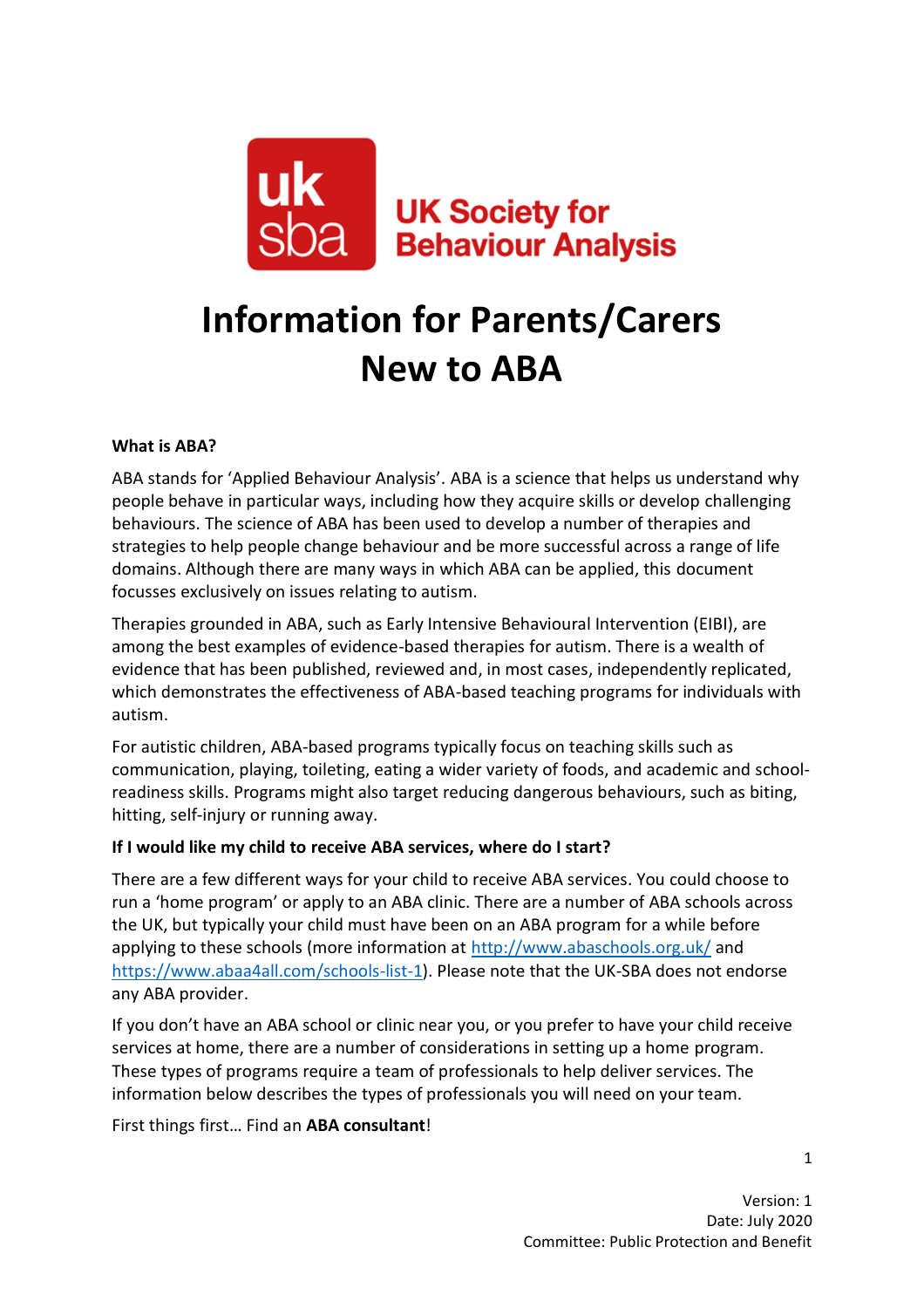## *ABA Consultant / Case Manager / BCBA (Board Certified Behaviour Analyst)*

ABA programs should be managed by a consultant (sometimes called a case manager).

Your consultant/case manager/BCBA should:

- Have a formal certification in Behaviour Analysis (e.g. BCBA/MSc in Behaviour Analysis)
- Provide references from other families they have worked with
- Be on the UK-SBA Register [\(https://uk-sba.org/register-as-a-behaviour-analyst/find](https://uk-sba.org/register-as-a-behaviour-analyst/find-a-behaviour-analyst/)[a-behaviour-analyst/\)](https://uk-sba.org/register-as-a-behaviour-analyst/find-a-behaviour-analyst/)
- Hold an Enhanced DBS check\*
- Have public and professional liability insurance
- Have up-to-date safeguarding training

Your consultant/case manager/BCBA will:

- Conduct assessments to determine your child's learning needs
- Design your child's program
- Train the whole team (including parents!) in how to work with your child
- Design data collection systems to monitor your child's progress
- Review your child's progress and data regularly
- Update your child's program regularly
- Be willing to attend meetings to discuss your child, such as EHC meetings, annual reviews, etc.
- Be willing to write reports for such meetings (they might charge additionally for these reports)
- Help you set up your home program team

You should have frequent contact with your consultant (typically once per month). The consultant also should arrange a communication system among team members and parents (e.g. WhatsApp group, email chain) to ask questions, share information and keep in contact.

You might also choose to have a **supervisor** on your team. If you have a supervisor on your ABA team, you typically will see your consultant less often.

## *ABA Supervisor / BCaBA (Board Certified assistant Behaviour Analyst)*

A supervisor should:

- Have a formal education and/or certification in Behaviour Analysis (e.g. BCaBA/BSc or MSc in Behaviour Analysis)
- Provide references from other families they have worked with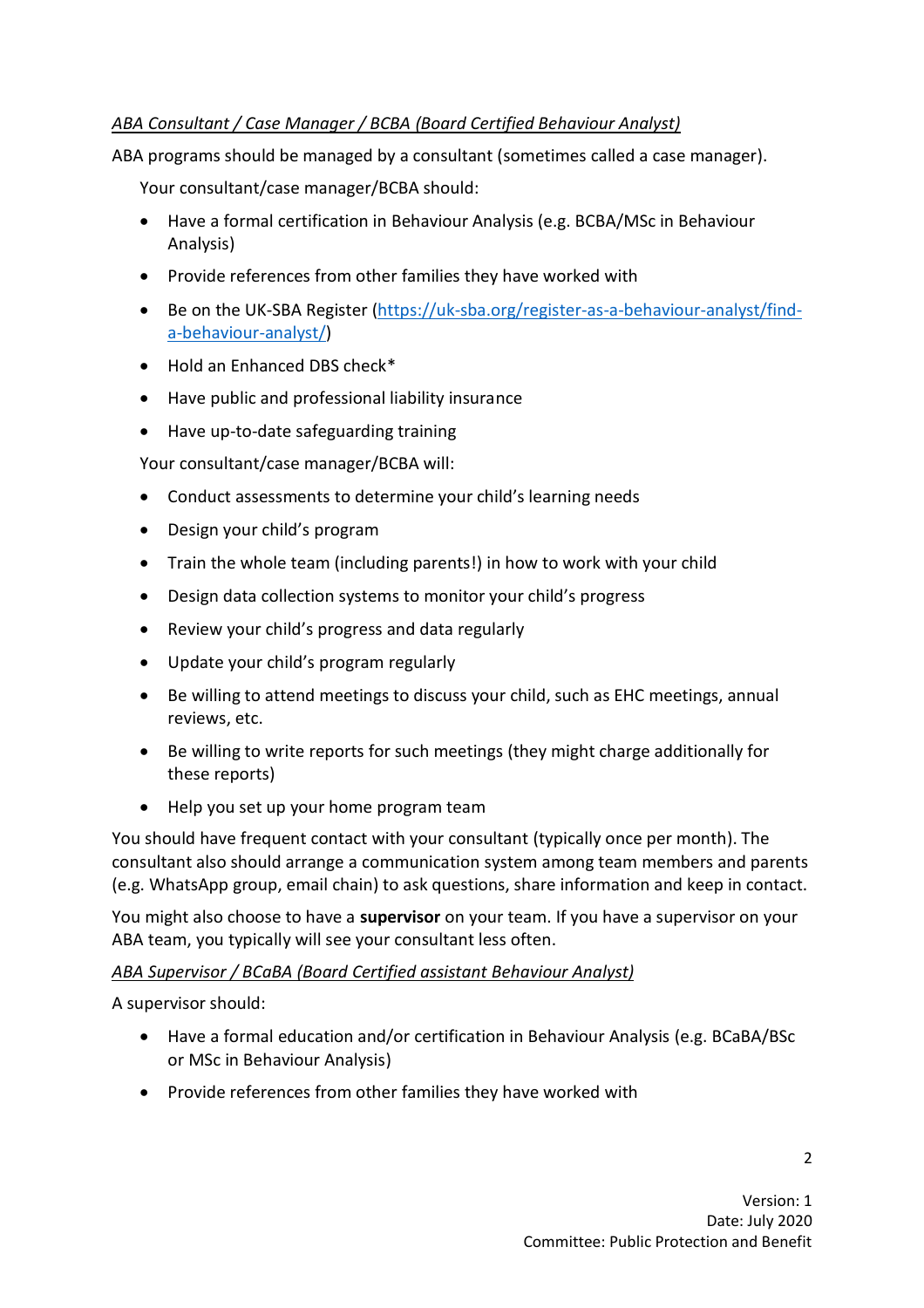- Be on the UK-SBA Register [\(https://uk-sba.org/register-as-a-behaviour-analyst/find](https://uk-sba.org/register-as-a-behaviour-analyst/find-a-behaviour-analyst/)[a-behaviour-analyst/\)](https://uk-sba.org/register-as-a-behaviour-analyst/find-a-behaviour-analyst/)
- Hold an Enhanced DBS check\*
- Have public and professional liability insurance
- Have up-to-date safeguarding training
- Have at least 5 years of experience in ABA

Your supervisor will:

- Be in regular contact with the consultant/case manager/BCBA
- Be responsible for updating the consultant on the child's progress
- Know your child extremely well (many supervisors conduct weekly 1:1 sessions)
- Update and train the team on the program
- Ensure timely data collection and data review
- Update data collection methods and analysis

Although your consultant will be responsible for designing your child's program, making decisions on program changes, and training your team, you will need a team of "**tutors**" to implement the programs. Because ABA-based therapies typically require 10-30 hours per week of work with your child, you are likely to need more than one tutor on your team. Some tutors might have a background in psychology, childcare or teaching, but this is not necessary as your consultant will provide the training they need to implement the program with your child.

## *ABA tutor / therapist / RBT (Registered Behaviour Technician)*

An ABA tutor should:

- Above all, be kind, safe, fun and committed to helping your child
- Be on the UK-SBA Register [\(https://uk-sba.org/register-as-a-behaviour-analyst/find](https://uk-sba.org/register-as-a-behaviour-analyst/find-a-behaviour-analyst/)[a-behaviour-analyst/\)](https://uk-sba.org/register-as-a-behaviour-analyst/find-a-behaviour-analyst/)
- Hold an Enhanced DBS check\*
- Have public and professional liability insurance
- Have up-to-date safeguarding training
- Attend all team meetings
- Be receptive to training
- Follow the consultant's program
- Arrive to sessions prepared on time, dressed appropriately, 'emotionally ready', have resources with them (data sheets, teaching materials needed for the program, toys/games).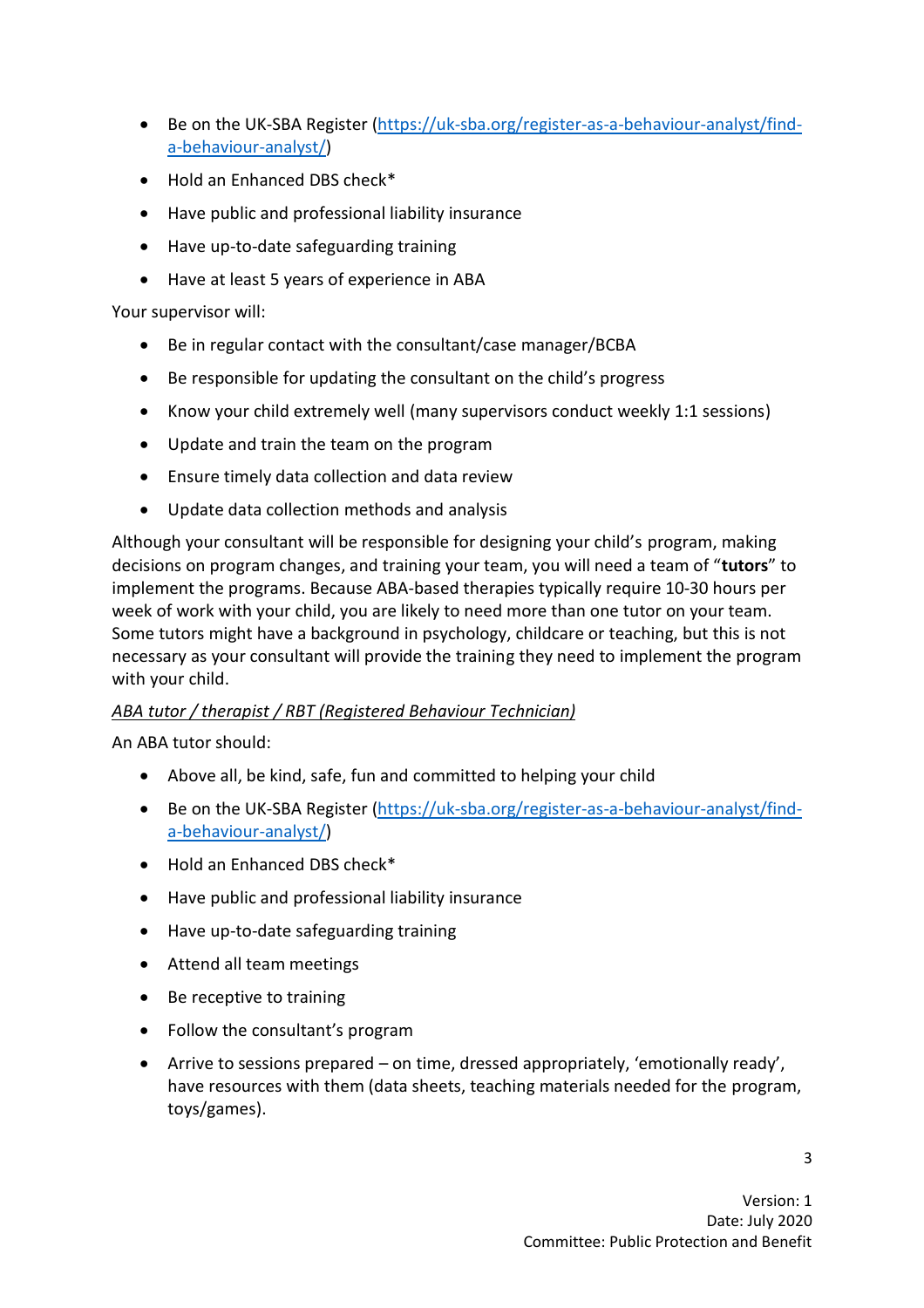## **Where do I find my team?**

Both the UK-SBA and the Behaviour Analyst Certification Board hold registers of qualified behaviour analysis professionals.

UK-SBA[: https://uk-sba.org/register-as-a-behaviour-analyst/find-a-behaviour](https://uk-sba.org/register-as-a-behaviour-analyst/find-a-behaviour-analyst/)[analyst/](https://uk-sba.org/register-as-a-behaviour-analyst/find-a-behaviour-analyst/)

BACB:<https://www.bacb.com/find-a-certificant/>

If you want to advertise for positions on your team, you can use UK-SBA's Job Board: [https://uk-sba.org/jobs/#](https://uk-sba.org/jobs/)

Sample advert:

"Looking for a (tutor/supervisor) for a (short description of child) (age) (boy/girl/child) in (area), (postcode). (Outline days and times of sessions available). Programming will focus on (ask your consultant for a general description). The team will be supervised by a (BCBA/BCaBA/Consultant), with regular meetings held. Please email [parent@emailaddress.com](mailto:parent@emailaddress.com) with your CV, availability and expected hourly rate."

#### e.g.

"Looking for a tutor for a delightful, verbal 6-year-old boy in Totteridge, N20. After school sessions (3:30pm onwards Monday-Friday) and/or weekends are available. Programming will focus on verbal behaviour, play and self-help skills. The team will be supervised by a BCBA, with monthly meetings held. Please email [parent@emailaddress.com](mailto:parent@emailaddress.com) with your CV, availability and expected hourly rate."

It is advisable to have a phone interview with a tutor and to meet them in a public place before inviting them to meet your child at home.

## **How do I connect with other families who are using ABA?**

There are many online groups where other 'ABA parents' and professionals post. They're great for asking advice, having a sense of community and finding resources and professionals to work with your child. You can also post job adverts there.

Facebook groups for ABA families:

[https://www.facebook.com/groups/90374896556/?ref=br\\_rs](https://www.facebook.com/groups/90374896556/?ref=br_rs) [https://www.facebook.com/groups/492377767545577/?ref=br\\_rs](https://www.facebook.com/groups/492377767545577/?ref=br_rs)

<https://www.facebook.com/groups/2351683885/>

ABA forum: [www.vbcommunity.org.uk](http://www.vbcommunity.org.uk/)

ABA-UK yahoo group: [www.groups.yahoo.com/group/ABA-UK/](https://www.steppingstonesbc.uk/links)

ABA forum:<https://abacus.discussion.community/>

Abacus community:<https://abacus.discussion.community/>

#### **What else should I consider?**

*Hourly rates of pay*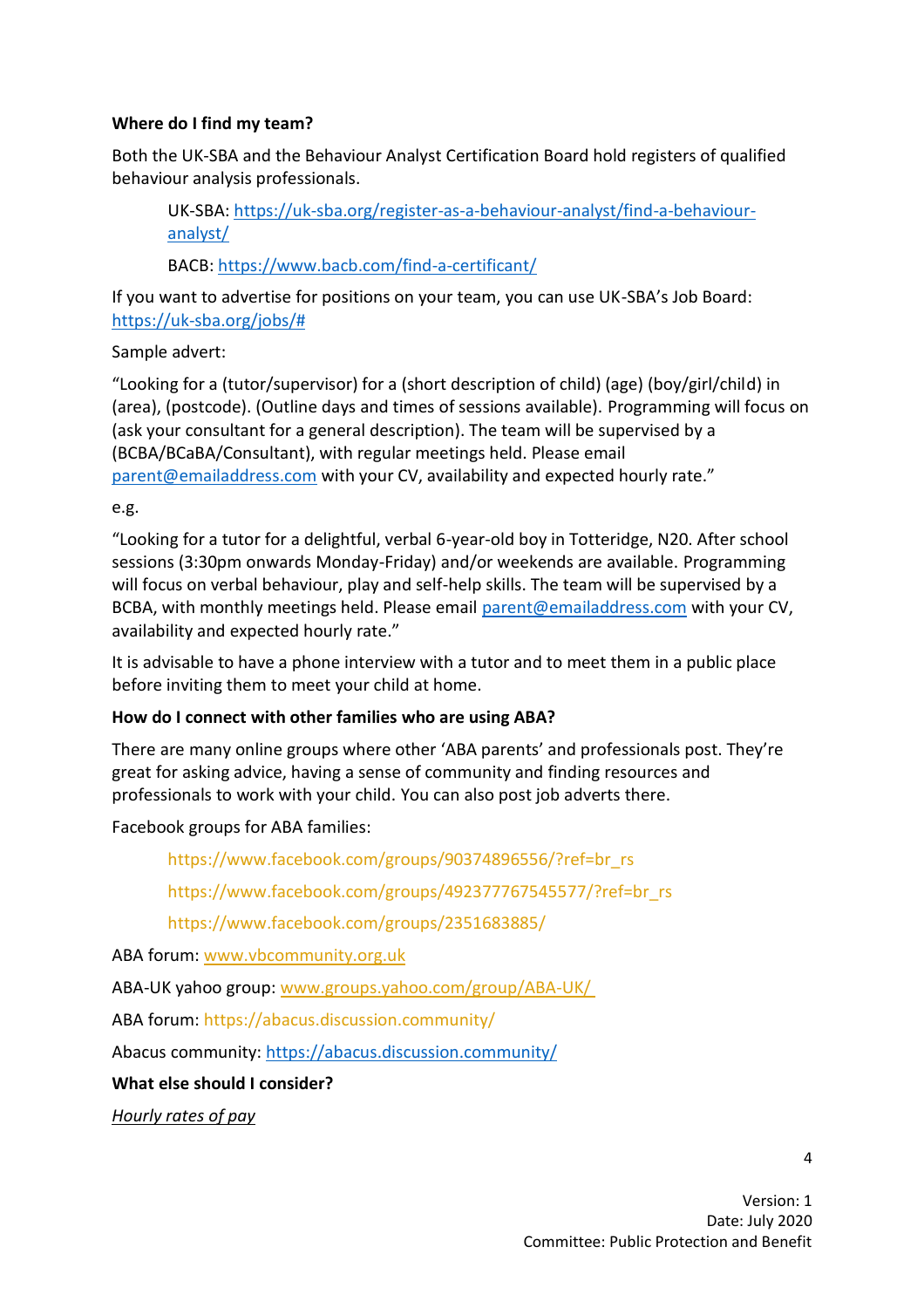Tutors typically set and negotiate their own hourly rate with families, increasing their rate annually as their level of training and experience increases. You might use one of the social media forums above to ask other parents about what rates of pay are typical.

### *Contracts and invoices*

The UK-SBA Code of Ethical and Professional Conduct and the BACB's Professional and Ethical Compliance Code mandates that behaviour analysis professionals have a written contract prior to beginning services. These contracts should stipulate expectations for both parties (i.e., you and the consultant, supervisor, or tutor). The behaviour analysis professionals usually initiate the contract, but if you are unsure about anything in the contract or want to develop your own contract, you should seek qualified legal advice.

Most ABA professionals invoice clients at the end of each month. At a minimum, invoices should detail the dates, times, nature of work and hourly rates.

#### **Your consultant should be able to advise and help with any other questions you may have.**

**\_\_\_\_\_\_\_\_\_\_\_\_\_\_\_\_\_\_\_\_\_\_\_\_\_\_\_\_\_\_\_\_\_\_\_\_\_\_\_\_\_\_\_\_\_\_\_\_\_\_\_\_\_\_\_\_\_\_\_\_\_\_\_\_\_\_\_\_\_\_\_\_\_\_\_**

#### **\*A note on DBS checks and keeping your child safe**

A Disclosure and Barring Service (DBS) check (previously known as a CRB - Criminal Records Bureau - check) helps employers make safer recruitment decisions and prevent unsuitable people from working with vulnerable groups, including children.

There are three types of criminal record checks: Basic, Standard and Enhanced. A Basic Disclosure provides you with information regarding 5 years of any unspent convictions under the Rehabilitation of Offenders Act 1974 (ROA). There are no eligibility criteria that must be met to obtain a basic disclosure, however, these types of checks are not job specific and are available to anyone, for any purpose. A standard check will show all criminal history; cautions, warnings, reprimands and convictions held on the Police National Computer, with the exception of the DBS filtering rule. An Enhanced DBS details all criminal history; cautions, warnings, reprimands, and convictions held on the Police National Computer, with the exception of the DBS filtering rule. Additionally, an Enhanced DBS with barred list checks against the DBS Children and Adult barred list (where appropriate) and information provided by local police forces.

At present, self-employed individuals cannot apply for their own Enhanced DBS check – only employers can. For this reason, some independent practitioners (typically self-employed) may only be able to obtain a DBS check if they additionally work or volunteer for an organisation or if they apply independently for a Basic DBS check.

There is no official 'expiry date' on a DBS check. Any information included is only accurate at the time the check was carried out. Whether or not to carry out a subsequent check is up to the practice owner/employer. Some authorities suggest a new check every 3 years.

It is important to note that holding a DBS check is not a guarantee of an individual's ability to perform their role safely and ethically. Parents should be mindful of this when having an adult work with their child. Also, the therapist's role is to provide therapy, not provide